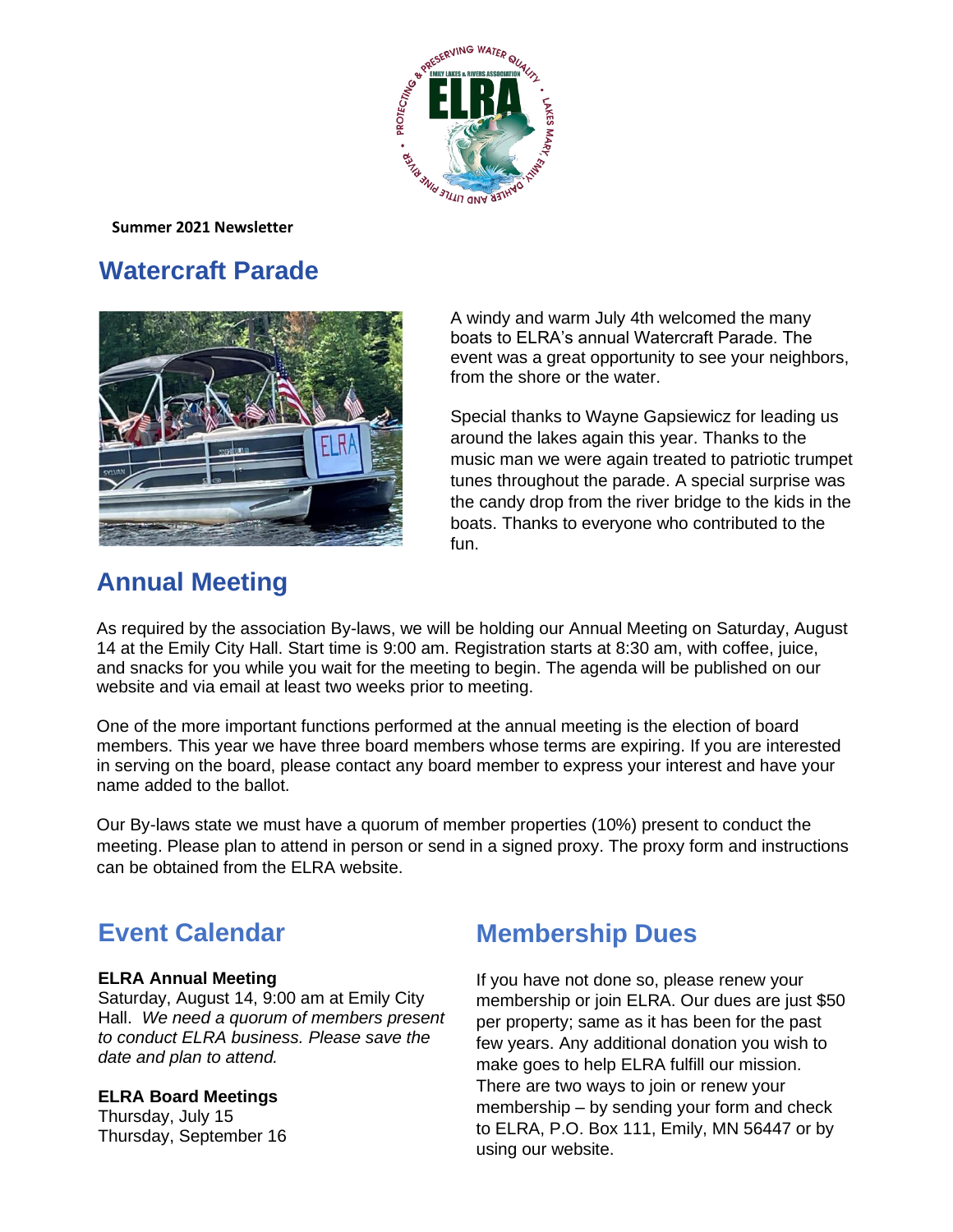## **Aquatic Plants in our Lakes and River**

As we experience lower levels of rainfall this year, we are seeing rapid growth of aquatic vegetation along our shorelines. As a property owner this can be a hindrance to our view, water quality and sporting activity. The increased presence of the aquatic vegetation is because the water warmed much quicker this season and lower water levels provided more direct sunlight to the vegetation. It is good to know that the plants growing more quickly are most likely our natural species. The faster growth is not a sign that we have faster growing invasive species.

While the appearance of aquatic vegetation is not what we want, it is important because it helps to increase the level of oxygen in the water and helps maintain a healthy habitat for fish and waterfowl. If the vegetation is a nuisance, there is a process that property owners can take to have some aquatic vegetation treated. The DNR has information about removing aquatic vegetation at the following webpage.

#### [https://www.dnr.state.mn.us/apm/aquatic-plant-types.html](https://na01.safelinks.protection.outlook.com/?url=https%3A%2F%2Fr20.rs6.net%2Ftn.jsp%3Ff%3D001EBb6WMIwJHJhByl1iciMKtnMw3zrukrOgIOyZ7NbUMR254ALFCx7tA7Ra8bFxF-H8QA30Q3CfB0I62lOJZ497nHbAcPXnfpOndBHnTfrlFtA5S5XZ2BIXu8qOQGWf9BliOjyGLBROn4etV_RQTSBnoB-ctOxZ8zxUHTKBIZjRPFDiBLwzL_K7xudiRsarXIP%26c%3DHROUaPLgSoAPlflXYDBS5O3QmTbbb-kc0N-_TWVyeL5XjDES6AlMcw%3D%3D%26ch%3D3a7cvs8TB3Mmk7Cot3e2q8kUPjJ0qcclw-WcXboyUMbJKyawXeM2pg%3D%3D&data=04%7C01%7C%7C87be63260c7748206b6a08d945137346%7C84df9e7fe9f640afb435aaaaaaaaaaaa%7C1%7C0%7C637616772102420427%7CUnknown%7CTWFpbGZsb3d8eyJWIjoiMC4wLjAwMDAiLCJQIjoiV2luMzIiLCJBTiI6Ik1haWwiLCJXVCI6Mn0%3D%7C1000&sdata=FiA7IwpguZ8hWcvpNL7NR8u59HghBuYFADzE9euNfBQ%3D&reserved=0)

You can also contact PLM Lake Management, the company ELRA uses to treat milfoil. They can give you information about options they offer. Their website is [https://www.plmcorp.net/.](https://na01.safelinks.protection.outlook.com/?url=https%3A%2F%2Fr20.rs6.net%2Ftn.jsp%3Ff%3D001EBb6WMIwJHJhByl1iciMKtnMw3zrukrOgIOyZ7NbUMR254ALFCx7tA7Ra8bFxF-HUb80kDK6IGd_w5f9ezXFbMe_m3oG-XrDwqhaqdgH2Unp2C5Efb2tsKeTXx3YyUKTvn_7mxgAXDmJMu68gxG6aw%3D%3D%26c%3DHROUaPLgSoAPlflXYDBS5O3QmTbbb-kc0N-_TWVyeL5XjDES6AlMcw%3D%3D%26ch%3D3a7cvs8TB3Mmk7Cot3e2q8kUPjJ0qcclw-WcXboyUMbJKyawXeM2pg%3D%3D&data=04%7C01%7C%7C87be63260c7748206b6a08d945137346%7C84df9e7fe9f640afb435aaaaaaaaaaaa%7C1%7C0%7C637616772102430418%7CUnknown%7CTWFpbGZsb3d8eyJWIjoiMC4wLjAwMDAiLCJQIjoiV2luMzIiLCJBTiI6Ik1haWwiLCJXVCI6Mn0%3D%7C1000&sdata=8TUfrW0mqo0N746yt9pjHqhxJs2cova7MovX9zlAtp8%3D&reserved=0)

Please note that ELRA is not recommending PLM, just mentioning them as a resource. There are other companies you can research and contact. The scope of services provided to you will not have any impact on the approach that ELRA uses. We will continue to develop and implement strategies to control and reduce invasive species.

### **2021 Activity Recap**

### Eurasian Water Milfoil (EWM)

PLM, the vendor we selected to survey and treat EWM in our lakes is in the process of doing the lake surveys. We expect to receive the survey results soon and will share them with you via email and at the annual meeting. Since plant growth in the lakes has been worse this year due to the warm weather, we are anxious to see the results so we can plan our next steps.

As previously reported, the funds we have for treating EWM have increased our budget due to grants we have secured from the DNR, Crow Wing County and the City of Emily. Also, some members have donated additional funds for treatment purposes. These additional funds allow ELRA to treat as much EWM as possible.

State rules specify that before ELRA can treat the lakes, we must publish a notice of intent to treat EWM. We published that notice (see below) in the Northland Press, on our website and in this and other newsletters.

#### Water Testing

Monthly water testing for clarity and nutrient levels started in May and will continue until in the fall. Thanks to Randy Manlick for doing this each month. Veliger testing will be done in July in coordination with Crow Wing County. Results of this testing will be reported to our membership once the results are known.

### Fish Stocking

ELRA is preparing to stock walleye fingerlings in Mary Lake again this year. This will be done in the fall and is being coordinated by Doug Tarasar. Thanks to those members who donated additional funds for fish stocking.